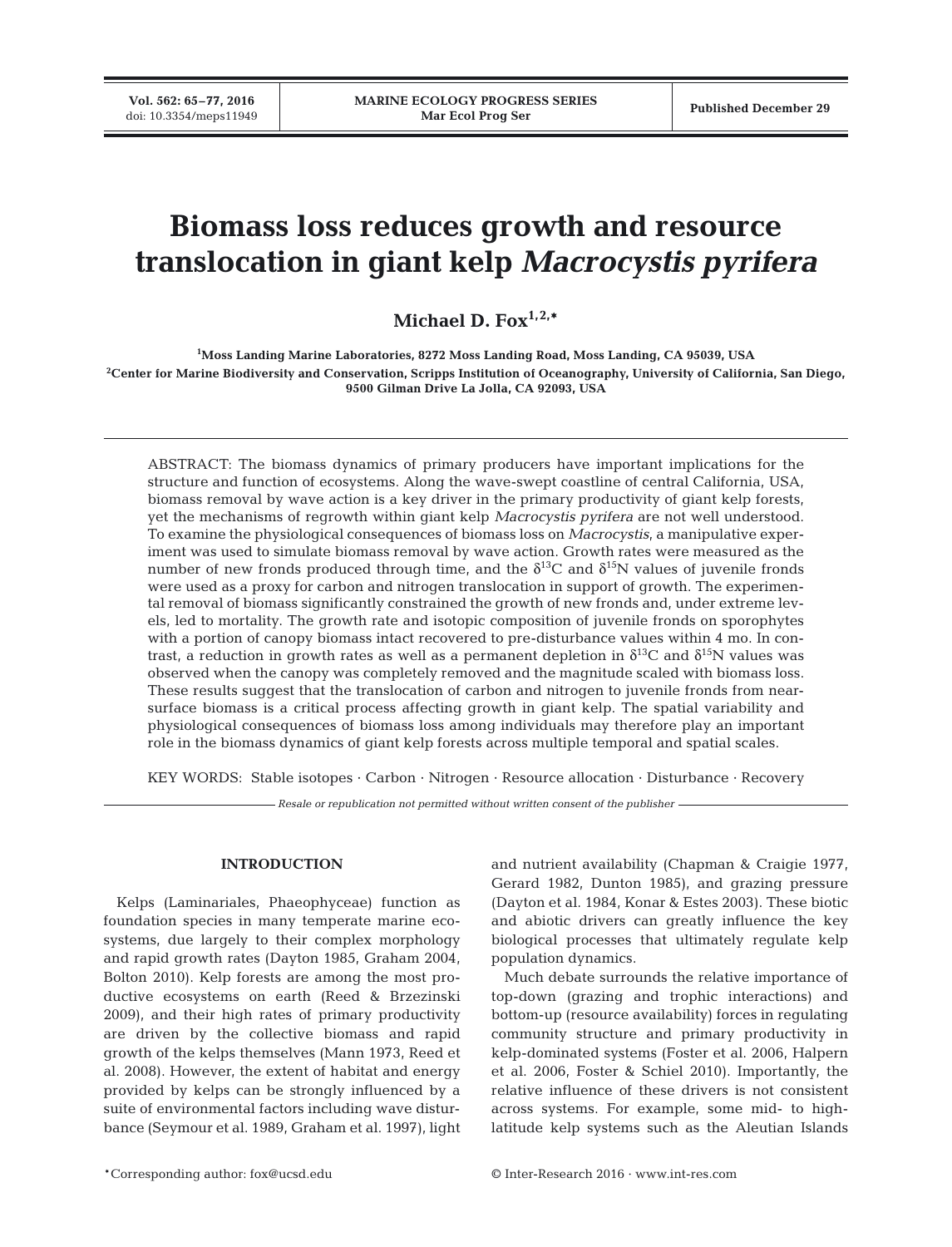and the northwest Atlantic exhibit strong top-down control through trophic cascades that alter grazing pressure (Estes & Palmisano 1974, Steneck et al. 2002). Alternatively, the productivity of giant kelp *Macrocystis pyrifera* forests in California, USA, is strongly regulated by bottom-up oceanographic processes, most notably nutrient limitation (Jackson 1977, Zimmerman & Kremer 1986, Dayton et al. 1999). While *Macrocystis* growth is often nutrient limited in southern California, growth is more strongly regulated by wave disturbance in central California (Bell et al. 2015).

In central California, intermittent upwelling occurs from early spring to early summer and reduces nutrient-limited growth of kelp populations (Graham et al. 2008). Despite greater nutrient availability, the annual net primary productivity (NPP) of *Macrocystis* forests in central California is approximately half the NPP of those in southern California. The lower rates of NPP in central California are largely due to the loss of biomass from wave disturbance (Reed et al. 2011). Thus, large-scale patterns of biomass dynamics in *Macrocystis* populations can be fundamentally altered by physical disturbance. Kelps have unique physiology and resource translocation strategies, which facilitate their large size and high growth rates (Schmitz & Lobban 1976). Although the mechanisms of regrowth following disturbance remain unclear, they are likely linked to the ability of kelps to efficiently translocate resources to areas of new growth.

*Macrocystis* exhibits the highest rates of resource translocation among the kelps and is comprised of a complex network of meristems (Schiel & Foster 2015). These meristems rely on resources exported from mature canopy blades near the surface (Parker 1963, Schmitz & Lobban 1976, Schmitz & Srivastava 1979). New blades on actively growing *Macrocystis* fronds are produced from the apical meristem. Frond initials are new apical meristems that are produced at the base of adult fronds (Schiel & Foster 2015). Actively growing frond initials are referred to as juvenile fronds when they become greater than 1 m in length (Lobban 1978a). The apical meristems on adult and juvenile fronds, along with newly produced blades, are the primary regions of growth in *Macrocystis* and depend on carbohydrates and amino acids exported from mature blades to meet metabolic demands (Parker 1966, Schmitz & Srivastava 1979). When the apical meristem of a frond is removed or damaged, the impacted frond directs the export of all resources towards the juvenile fronds and frond initials at its base (Schmitz & Lobban 1976, Lobban 1978b). Thus, the location and magnitude of

biomass loss of kelp fronds (i.e. just surface canopy biomass vs. a full frond) will likely drive variability in resource translocation to juvenile fronds among *Macrocystis* sporophytes.

Stable isotope ratios ( $\delta^{13}$ C and  $\delta^{15}$ N) of juvenile fronds may provide unique insights on patterns of carbon and nitrogen translocation in *Macrocystis.* The translocation of carbohydrates has been shown to increase the  $\delta^{13}$ C of tissues in vascular plants (Gessler et al. 2009, Werner & Gessler 2011), which suggests that stable isotope ratios reliably track physiological processes associated with the movement of internal resources. Furthermore, the  $\delta^{13}C$  of *Macrocystis* frond initials has been shown to be biomass dependent and may reflect translocation of carbohydrates from the surface canopy (Fox 2013). Nitrogen translocation has only been observed in *Macrocystis* once (Hepburn et al. 2012), and the rates and directionality of transport remain poorly understood. However, the  $\delta^{15}N$  ratios of macroalge provide detailed information about the primary sources of nitrogen being assimilated (Cohen & Fong 2005) and may follow a pattern of enrichment during translocation similar to that observed with  $\delta^{13}$ C. If so, a decrease in the  $\delta^{13}$ C and  $\delta^{15}$ N of juvenile fronds following biomass loss may provide evidence that carbon and nitrogen translocation to juvenile fronds has been reduced.

The primary objectives of this study were to (1) quantify the effects of the magnitude and location of biomass loss on the growth of new fronds in *Macrocystis*, and (2) determine if biomass loss can reduce the translocation of carbon and nitrogen to juvenile fronds. The variable and context-dependent nature of regrowth in *Macrocystis* is driven by its complex morphology and integrated strategy of resource translocation. By quantifying the effects of biomass loss on growth and the translocation of key resources within individual sporophytes, we can refine our understanding of the physiological mechanisms affecting biomass dynamics and recovery from disturbance in *Macrocystis* populations.

# **MATERIALS AND METHODS**

#### **Study site and environmental parameters**

Stillwater Cove is located within the northern corner of Carmel Bay in central California (36.59073° N, 121.94590° W). The cove is oriented to the southwest and is relatively protected from large winter swells. The *Macrocystis* beds in Stillwater Cove are repre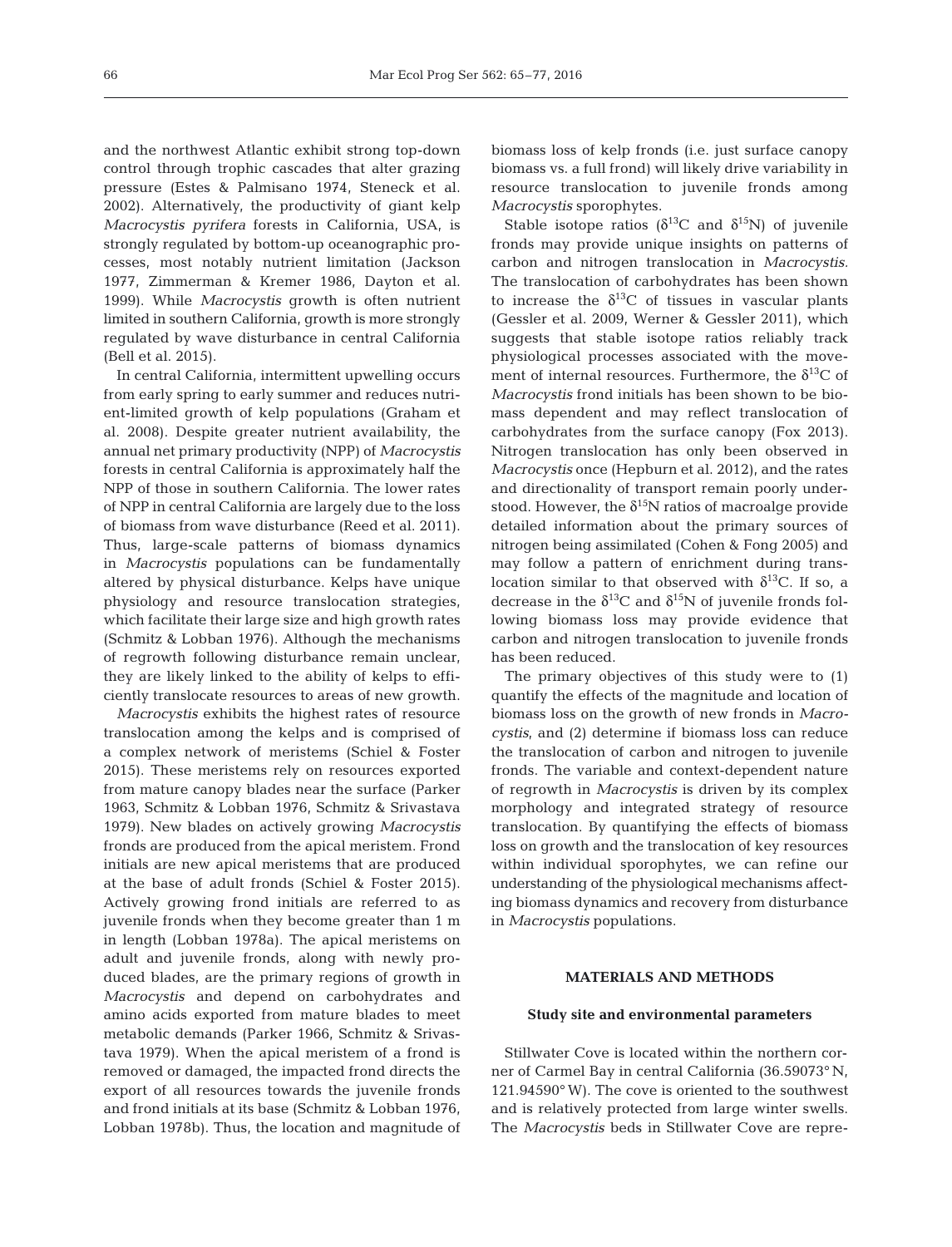sentative of a typical central California giant kelp forest and exhibit peak canopy biomass during summer (Reed & Foster 1984, Foster & Schiel 1985). All sporophytes used in this experiment were located within the interior of the kelp bed to avoid confounding edge effects (Stewart et al. 2009). The experiment ran from June to November 2011, and environmental conditions were monitored using an array of Stow-Away Tidbits (0.2°C). The thermistors recorded water temperature at 5 min intervals at depths of 0.5, 4, 8, and 13 m below the surface. Daily water temperature was calculated by averaging values across all depths. Empirical dissolved inorganic nitrogen (DIN: nitrite + nitrate) values were obtained from discrete water samples collected adjacent to each thermistor. Water samples were collected every 2 wk (12 samples per depth across the experiment), transported on ice and frozen until analysis. During the study,  $NH<sub>4</sub>$  was only measured in concentrations <1 µmol  $l^{-1}$  and therefore not included in the DIN values used to parameterize a predictive linear model between temperature and DIN, DIN =  $59.68 \pm 2.94$  (SE) –  $3.75 \pm 0.25 \times$  Temp, r<sup>2</sup> = 0.818 (see Fox 2013). Ambient DIN availability during the experiment was used to identify periods where growth rates could have been driven by nutrient limitation rather than treatment effects and to inform temporal patterns in  $\delta^{15}N$ .

#### **Biomass manipulation**

Biomass removals were implemented in the field to elucidate the effects of physical disturbance on the growth of new fronds and the associated patterns of resource translocation in giant kelp. Three replicate blocks of 8 similarly sized (30.2 ± 7.2 [SD] fronds) *Macrocystis* sporophytes were located at 10−12 m depth. Each block was approximately 25 m apart, while the individuals within a block were never more than 10 m apart. In each block, individuals were randomly assigned to 1 of 4 biomass removal treatments ( $n = 2$  per block, 6 per treatment): control (C), cut control (CC), canopy removal (CR), and full re moval (FR) (Fig. 1). Two unmanipulated control sporophytes per block were maintained for baseline data on natural rates of frond initiation and chemical composition at the study site. The 6 remaining sporophytes per block were

trimmed to 12, non-senescent canopy fronds and given 1 wk to recover prior to the start of the experiment. Fronds greater than 1 m, but not yet in the canopy, were also removed. Frond initials and sporophylls were not removed. This standardization eliminated pre-existing differences in biomass and homogenized the isotopic signatures of juvenile fronds across all experimental sporophytes. The CC treatment was not manipulated beyond this standardization and controlled for effects of frond thinning as well as the presence of a surface canopy. The remaining sporophytes were trimmed once more at the start of the experiment in June 2011. Sporophytes in the CR treatment had all fronds cut to 1 m below the surface of the water column. For the FR treatment, all mature and juvenile fronds were completely removed. The total biomass removed from all experimental sporophytes (CC, CR, and FR) was estimated as the sum of the biomass of each frond removed. Frond biomass was calculated using the quadratic relationship between frond length and biomass determined from 39 *Macrocystis* fronds collected at the study site (biomass =  $0.182 - 0.01 \times$  frond length +  $0.17 \times$  frond length<sup>2</sup>) (see Fox 2013).

The key difference between all treatments was the amount of frond biomass intact on each sporophyte. The FR treatment was designed to replicate extreme physical disturbance from large waves that have been observed to occur at the study site, which can occur regularly during the winter at exposed loca-



Fig. 1. Visual representation of the experimental treatments. Graphic for each treatment represents the extent and location of biomass removal. For reference, the key morphological features for growth in a mature *Macrocystis* sporophyte are labeled in the Control diagram: (1) mature canopy frond, (2) juvenile frond, and (3) frond initial. See 'Biomass manipulation' sec tion for details. Mean number of fronds corresponds to the average number of fronds (±SD) per sporophyte at the start of the experiment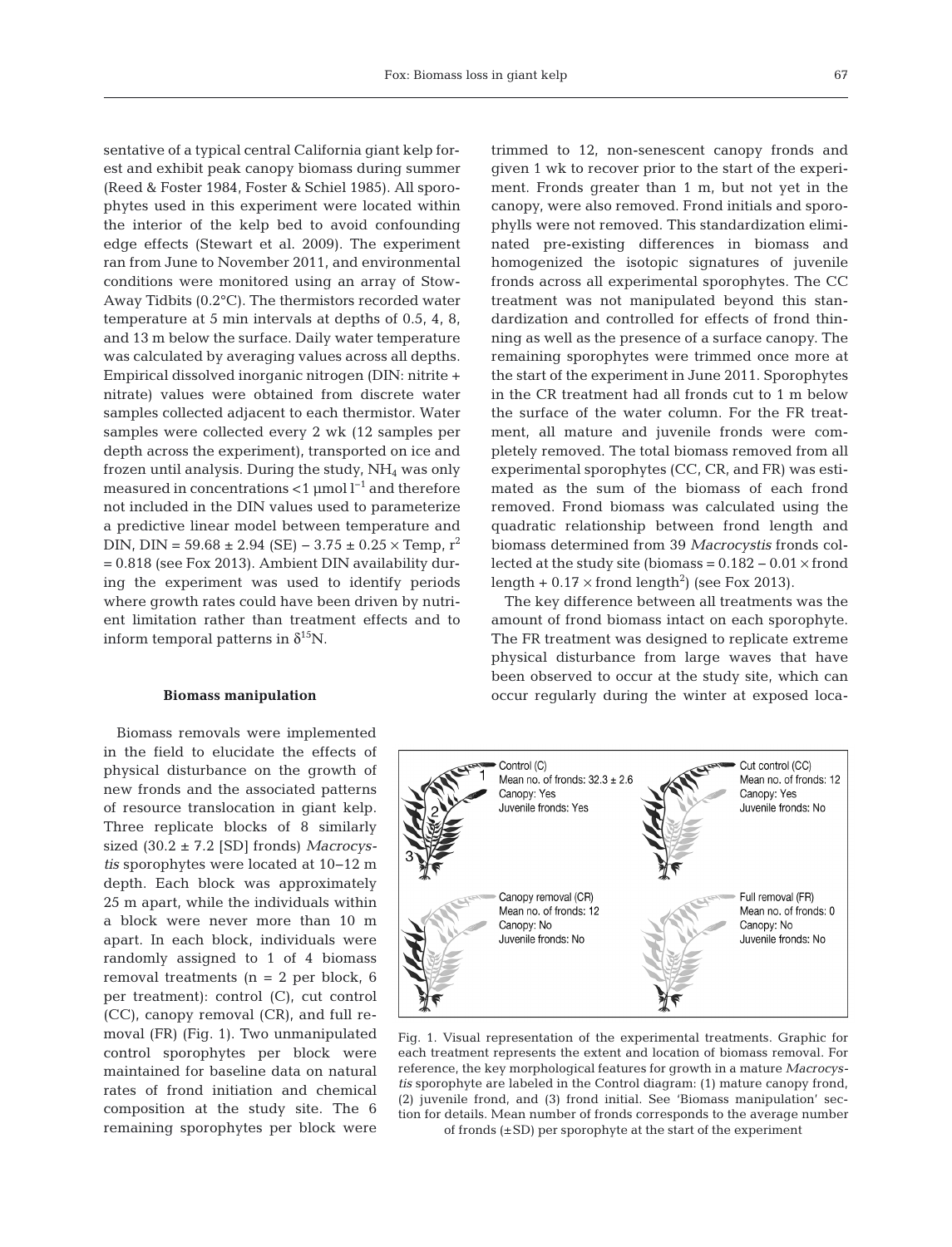tions along the central California coast. This treatment removed all frond biomass, theoretically eliminating all resource translocation to frond initials. In contrast, the CR treatment simulated moderate physical disturbance by removing the surface canopy and all apical meristems, while leaving 12 fronds that spanned the water column (~10 m from the bottom). Thus, prior to senescence, these fronds would theoretically be able to export carbon and nitrogen to frond initials or juvenile fronds to subsidize new growth.

# **Sampling design**

To determine the effects of biomass removal on growth and recovery potential, sporophytes were sampled monthly from June to November 2011. Growth rate was measured as a function of new fronds produced over time, or frond initiation rate (Zimmerman & Kremer 1986). Extant fronds on each sporophyte were tagged at the start of the experiment and new, untagged fronds greater than 1 m in height (North 1971) were counted and tagged monthly. Frond initials (fronds  $< 0.5$  m long) were counted at the base of each sporophyte to represent growth potential. The growth of new fronds was also examined as a function of the available initials in the previous month to identify changes in the efficiency of frond initiation.

Stable isotope techniques were used to assess the effect of biomass loss on resource translocation during recovery from disturbance. Each month, a single blade was collected from ~1 m behind the apical meristem of a randomly selected juvenile frond (2−3 m long) on all sporophytes. Samples were always collected mid-morning due to the diel variability in isotopic signatures observed in vascular plants (Werner & Gessler 2011). Blades were cleaned of epiphytes, and a 2−5 g subsample was removed from the central portion of the blade closest to the pneumatocyst. This tissue represents the youngest portion of the blade and likely provides the best estimate of recent physiological activity. All samples were dried at 60°C for 72 h, homogenized in a ball mill, and analyzed for  $\delta^{13}C$ ,  $\delta^{15}N$ , %C and %N with a Carlo Erba 1110 elemental analyzer interfaced with a Thermo Finnigan Delta Plus XP mass spectrometer at the University of Wyoming Stable Isotope Facility. Isotopic values are expressed as  $\delta^{13}$ C or  $\delta^{15}$ N, where  $\delta = 1000 \times [(R_{\text{sample}}/R_{\text{standard}}) - 1]$  and  $R_{\text{sample}}$  or  $R_{\text{standard}}$ are the ratio of the heavy to light isotope in parts per thousand (‰). The standards used were ViennaPee Dee Belemnite (V-PDB) and atmospheric  $N_2$ . The within-run run standard deviation of a glutamic standard was <0.2% for both  $\delta^{13}$ C and  $\delta^{15}$ N.

Movement of carbohydrate resources from the canopy to juvenile fronds should increase the  $\delta^{13}$ C and overall %C of juvenile blade tissue. The  $\delta^{15}N$  and %N of juvenile blade tissue should also follow this pattern if the physiological mechanisms associated with the transport nitrogen are similar to those of carbon translocation. A reduction in these tissue chemistry parameters below control values is likely indicative of reduced translocation of carbon and nitrogen from near-surface biomass. Periods of nutrient limitation would likely drive tissue %N values below 1% (Gerard 1982).

#### **Statistical analyses**

Pre-existing differences in frond initial number and chemical composition prior to biomass manipulation were tested with a 1-way fixed factor ANOVA. The presence of a stratified water column was tested with 2-way ANOVAs comparing monthly means of temperature and DIN between the surface (0.5 m) and bottom (13 m). The effects of each biomass removal treatment on the growth and chemical composition were tested with 1-way fixed factor ANOVAs on the 5 mo composite means for each sporophyte  $(n = 6)$ . This approach was used because treatments became unbalanced through time due to the mortality of sporophytes within the FR treatment. Furthermore, low replication and the relatively short period of time in which all treatments could be analyzed similarly precluded my ability to rigorously examine temporal differences in the response variables. Normality and homoscedasticity were verified using the Shapiro-Wilks test and Levene's test, respectively. The effect of block was tested against the 5 mo composite mean of each response variable with a 2-way ANOVA of treatment  $\times$  block to ensure there was no spatial heterogeneity in the treatment effects. In all cases the effect of block was insignificant  $(p > 0.5)$ and was removed from the final analyses. An estimate of mean frond length for *Macrocystis* sporophytes at the study site was determined from 85 randomly selected mature fronds. Mean frond length was multiplied by the number of fronds on each sporophyte prior to biomass manipulation to calculate the original sporophyte biomass. The remaining biomass on each sporophyte was calculated by subtracting the removed biomass from the original biomass and was expressed as the percentage of the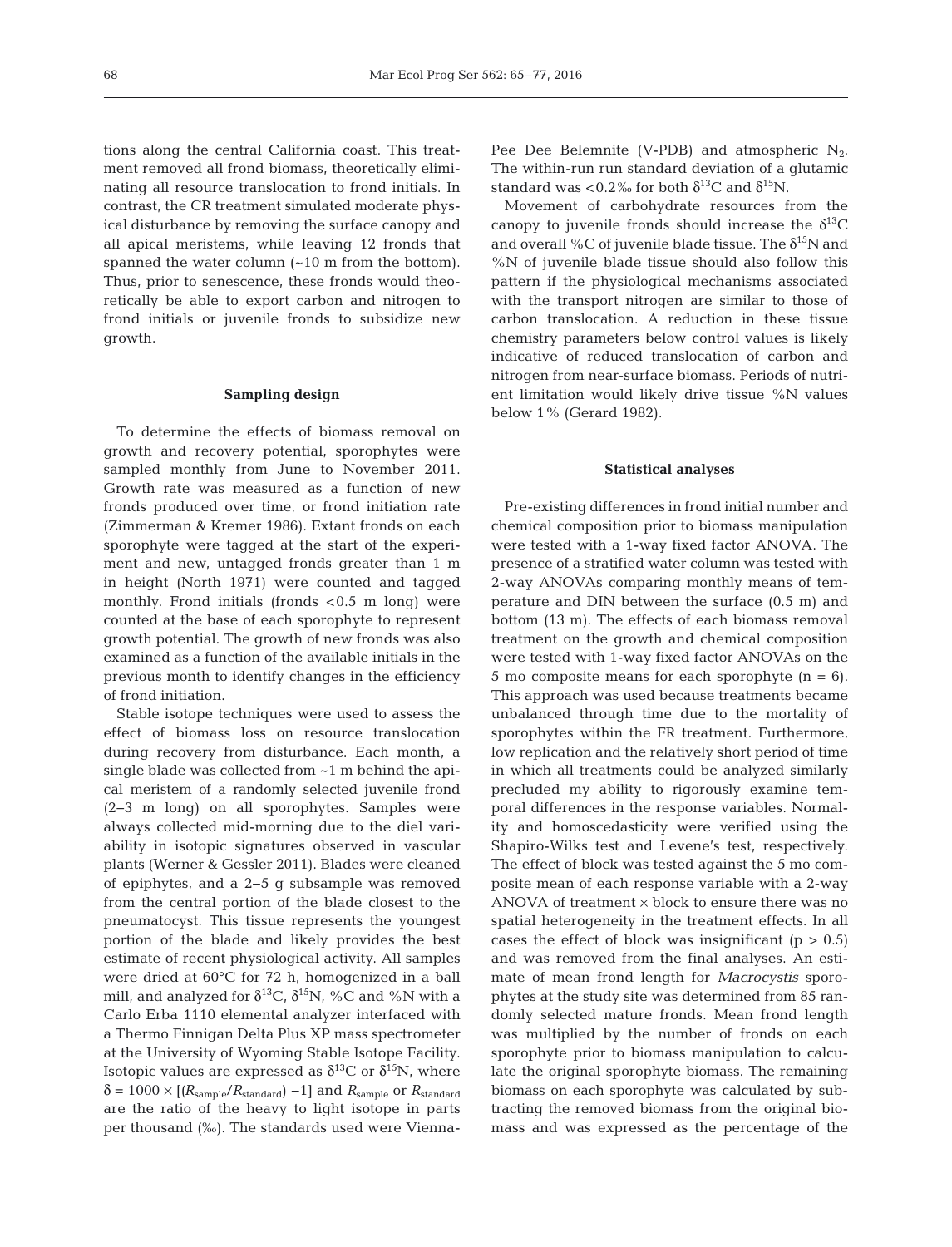original for greater ecological relevance. Linear least squares regression was used to determine the importance of the amount of remaining biomass on frond initiation rates and resource allocation to juvenile fronds.

To examine variation in chemical composition of juvenile blades across time and treatments, a resampling bootstrap approach was used to maximize the possible variation within treatments. Chemical variables were examined in 2-dimensional pairs ( $δ<sup>13</sup>C$  and  $δ<sup>15</sup>N$ , %C and %N). To test for temporal changes, pre-manipulation samples from all treatments collected in June were pooled and resampled 10 000 times to generate a series of possible global means for all chemical variables. The 95% confidence interval was calculated from these means for each 2-dimensional pair and plotted around their centroid. The monthly mean chemical composition of each treatment was subsequently plotted against the global pre-manipulation mean to examine the trajectories of change. Similarly, to calculate the integrated chemical composition of juvenile blades in each treatment, all post-manipulation data were pooled and resampled to generate a global treatment centroid, 95% confidence interval, and the maximum possible range within each treatment. This approach provided an improved estimate of possible isotopic and bulk elemental compositions that could exist for *Macrocystis* sporophytes outside of this experiment that have experienced comparable levels of biomass loss. All statistical analyses were completed using R (R Core Team 2013).

vember (temperature — ANOVA:  $F_{6,360} = 2.40$ , MS = 1.93,  $p = 0.03$ , Tukey's HSD  $p = 0.7$ ) and (DIN — ANOVA:  $F_{6,360} = 2.40$ , MS = 27.3, p = 0.03, Tukey's HSD  $p = 0.7$ ). By November, the water column was well-mixed and ambient conditions returned to the 6 mo average (12.2°C, 13.77 µmol l−1).

## **Growth of new fronds**

The average percent biomass removed for the standardization to 12 fronds was  $44\% \pm 3.2$  (SD) and did not differ between the CC, CR, and FR treatments  $(ANOVA: F<sub>2.15</sub> = 0.001, p = 0.71)$ . At the start of the experiment there were an average of  $3.8 \pm 1.1$  (SD) frond initials per sporophyte, and there was no difference among treatments (Table S1 in the Supplement).

Extreme biomass loss, simulated by the FR treatment, resulted in a 78.3% reduction in the average number of frond initials over the 5 mo experiment relative to the control treatment (Fig. 2a, Table 1). Moderate biomass loss did not reduce the average number of frond initials in the CC and CR treatments below that of the controls. All sporophytes in the C, CC, and CR treatments maintained approximately 3−4 initials throughout the experiment (Fig. 2a). Frond initiation rates were reduced by 64.4 and 89% relative to controls in the CR and FR treatments, respectively (Fig. 2b, Table 1). With the exception of one individual, sporophytes in the FR treatment were unable to re-grow fronds and experienced complete mortality by September. Initiation rates of the CC treatment exhibited high inter-sporophyte variability

#### **RESULTS**

## **Environmental conditions**

Monthly mean water column temperatures and DIN values ranged from 10.96−13.27°C and 9.75−18.44 µmol  $l^{-1}$ , respectively (Fig. S1 in the Supplement; www. int-res.com/articles/m562p065\_ supp. pdf). Ambient DIN concentration was highest prior to the start of the experiment and lowest in early October. In October interval ambient DIN concentration fell below 5 µmol  $l^{-1}$  for 3 and 6 d at 13 and 0.5 m depth, respectively. The water column was stratified during all months except NoTable 1. Analysis of variance (ANOVA) outputs testing for variations in different growth metrics across treatments. The 5 mo composite mean of each growth metric was tested with a 1-way, fixed-factor ANOVA. The composite mean is calculated as the mean of individual sporophyte means  $(n = 6)$  in each treatment from July to November 2011. Significant pairwise comparisons (bold,  $p < 0.05$ ) are shown with the use of |. Treatments on the same side of the | are not significantly different, as are comparisons not shown. Control: C; cut control: CC; canopy removal: CR; full removal: FR

| Variable                  | Factor                        |          | df MS    | F | p | Pairwise comparisons                                             |
|---------------------------|-------------------------------|----------|----------|---|---|------------------------------------------------------------------|
| No. of initials           | Treatment 3<br>Residuals 20   |          | 1.33     |   |   | 10.84 8.16 < 0.001 C CC CR FR                                    |
| rate                      | Residuals 20 0.001            |          |          |   |   | Frond initiation Treatment $3$ 0.13 13.62 < 0.001 C CR FR. CC FR |
| New fronds<br>per initial | Treatment<br><b>Residuals</b> | -3<br>20 | 0.7      |   |   | 0.89 $12.72 \le 0.001$ C CC I CR FR                              |
| Total fronds<br>produced  | <b>Residuals</b>              |          | 20 31.56 |   |   | Treatment 3 274.93 8.712 < 0.001 C CR FR. CC FR                  |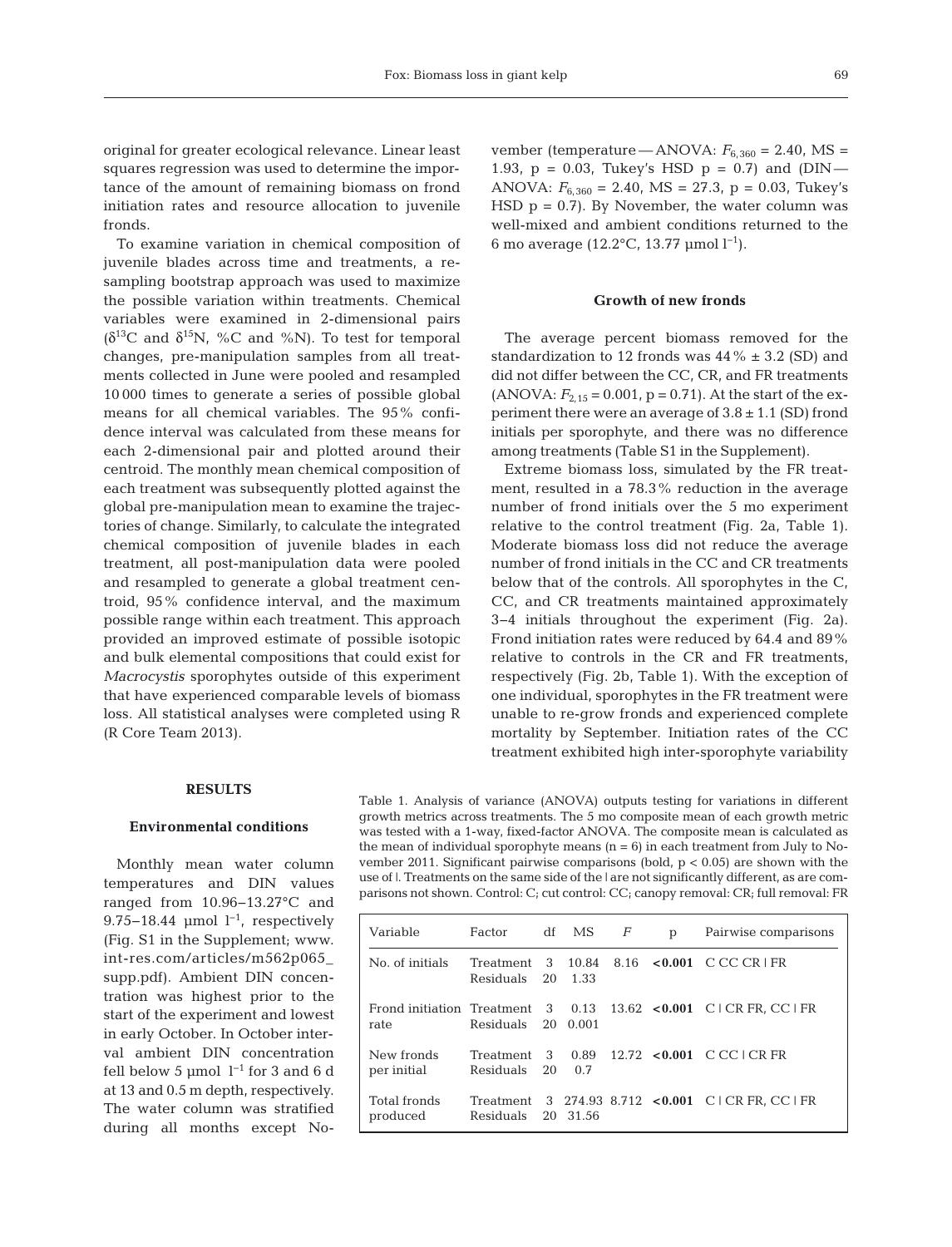and were reduced by 28% relative to the control (Fig. 2b, Table 1). The mean frond initiation rate of the CR treatment was less than half of that in the CC treatment, but there was only a marginal effect (Tukey's HSD  $p = 0.08$ , Fig. 2b, Table 1).

Biomass loss significantly reduced the growth of new fronds as a function of available frond initials (Fig. 2c, Table 1). Thus, the efficiency of frond growth and therefore recovery potential was negatively im pacted by the loss of vegetative biomass in *Macrocystis*. Tukey's pairwise comparisons showed significant differences between treatments with an intact canopy (C and CC) and those without a canopy (CR and FR) (Table 1). Overall, sporophytes in the CR and FR treatments produced significantly fewer fronds than control sporophytes (Table 1). There was no statistically significant difference between the CC and CR treatments (Tukey's HSD  $p = 0.14$ , Table 1). Only 2 of 6 sporophytes in the CR treatment produced more than 5 fronds over the experiment, while only 1 of 6 in the CC treatment produced fewer than 10. The percentage of original biomass remaining on an individual sporophyte explained  $49\%$  of the variation in total frond initiation, and regrowth was substantially restricted in sporophytes that retained less than 30% of their original biomass (Fig. 3a; regression:  $F_{1,16} = 15.24$ , p = 0.001,  $r^2 = 0.49$ ; fronds produced = 0.241  $\pm$ 0.06 [SE]  $\times$  percent biomass + 1.14  $\pm$  1.83).

#### **Tissue chemistry of juvenile blades**

The mean  $\delta^{13}$ C and  $\delta^{15}$ N of juvenile blade tissue in June, prior to biomass manipulation, were  $\delta^{13}C = -15.42\% \pm 0.33$  (SE) and  $\delta^{15}N =$  $10.63\% \pm 0.26$  and did not differ across treatments (Table S1 in the Supplement). The mean %C and %N were  $27.74$  % C  $\pm$  0.36 and 1.85% N  $\pm$  0.018, respectively, and were similar across treatments (Table S1 in the Supplement). The percentage of original biomass on a sporophyte explained 53 and 39% of the variation in the  $\delta^{13}$ C and  $\delta^{15}$ N values of juvenile blades, respectively (Fig. 3b,c). Sporophytes with less than 50% of their original biomass had lower mean  $\delta^{13}$ C values relative to the control treatment (Fig. 3b; regression:  $F_{1,16} = 18.17$ ,  $p = 0.001$ ,  $r^2 = 0.53$ ;  $\delta^{13}C = 0.06 \pm \delta$  $0.02 \times$  percent biomass –  $20.12 \pm 0.47$ ). Bio-

mass loss reduced the mean  $\delta^{15}N$  value of all sporophytes below the control treatment (Fig. 3c; regression:  $F_{1,16} = 10.09$ ,  $p = 0.01$ ,  $r^2 = 0.39$ ;  $\delta^{15}N = 0.04 \pm 0.01$  $\times$  percent biomass + 7.87  $\pm$  0.35).

Control sporophytes exhibited the least amount of variation from the pre-manipulation means in  $\delta^{13}C$ and  $\delta^{15}N$  between July and November 2011 relative



Fig. 2. The 5 mo composite means of growth response metrics by treatment. Data are calculated as the mean of individual sporophyte means  $(n = 6)$  in each treatment from July to November 2011. (a) Number of frond initials observed per sporophyte, (b) frond initiation rate expressed as the number of new fronds produced per day, (c) number of new fronds produced as a function of the number of frond initials present in the preceding month. Treatment means are displayed with a black dot. Box represents the lower and upper quartiles with the median value of the data shown with the black line. Whiskers represent the minimum and maximum values of the data that are not greater than 1.5 times the difference between the upper and lower quartiles. All data beyond this limit are displayed as points. Different letters denote significant differences at p < 0.05; asterisks denote significant difference at p < 0.1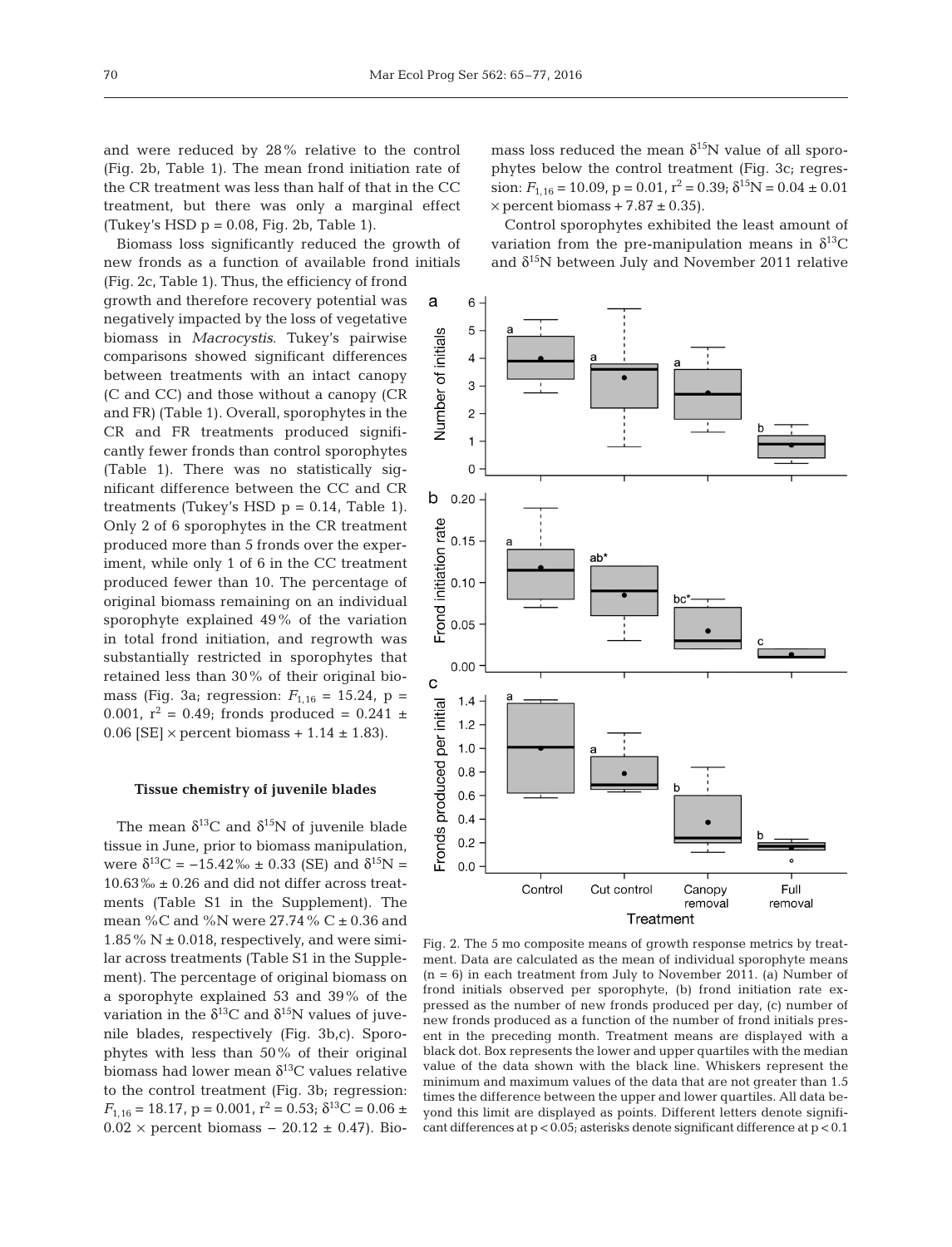

Fig. 3. Effects of biomass removal on the long-term mean of growth and the isotopic composition of juvenile blades. Individual sporophytes are presented as the percent of original biomass remaining after biomass manipulations (*x*-axis). Lines represent best-fit linear regressions. Mean value of the control treatment on the *y*-axis is plotted as a horizontal dashed line. 95% confidence intervals for each regression line are shown in gray. (a) Mean number of fronds >1 m grown by each sporophyte. (b) Mean  $\delta^{13}C$  value of juvenile blade tissue. (c) Mean  $\delta^{15}N$  value of juvenile blade tissue

to the other treatments (Fig. 4a). Biomass loss caused significant temporal shifts in the isotopic composition of the other treatments relative to pre-disturbance values and generally led to a reduction of both  $\delta^{13}C$ and  $\delta^{15}N$  (Fig. 4b–d, Table 2, Fig. S2 in the Supplement). All treatments (including the control) exhibited a significant decrease in  $\delta^{15}N$  during July; however, the magnitude of the reduction in the CC, CR, and FR treatments was more than 1‰ greater than the control. Similarly, all manipulated treatments experienced an initial decrease in  $\delta^{13}C$ , and the magnitude of the depletion increased as a function of biomass loss (Fig. 4b−d). While the control treatment quickly returned to pre-treatment isotopic levels after 1 mo, the trajectory of the CC treatment required 4 mo to stabilize at the pre-disturbance levels. Neither the CR nor the FR treatments returned to pre-disturbance isotopic values, and they remained in a permanently depleted state following experimental biomass removal. The plants in the FR treatment died 3 mo after biomass manipulation.

The successive depletion of  $\delta^{13}C$  and  $\delta^{15}N$  as a function of biomass loss is evident in the plots of the resampled 5 mo means for each treatment (Fig. 5, Table S2 in the Supplement). Isotopic depletion was greatest in the FR and CR treatments (Fig. 5, Table 2, Fig. S2), but there was significant overlap between the CC and CR treatments. Contrary to the other treatments, the control treatment remained significantly enriched in 15N. Variability in the  $\delta^{15}N$  values appeared consistent across the CC, CR, and FR treatments, but the variability in  $\delta^{13}$ C increased proportionately as a function of biomass loss (Fig. 5). The magnitude of depletion in  ${}^{13}C$  was greatest in the CR and FR treatments, yet high variability among the sporophytes within the CR treatment weakened the statistical difference from the control (Tukey's HSD  $p = 0.055$ , Table 2, Fig. S2a). The FR treatment was significantly depleted in <sup>15</sup>N for the duration of the study relative to the control and CC treatment but was only marginally different from the CR treatment (Tukey's HSD  $p = 0.07$ , Table 2, Fig. S2b).

Bulk carbon and nitrogen concentrations of juvenile blade tissue were not directly influenced by experimental biomass removal. Total tissue %N ranged from 1.38 to 2.10% across all sporophytes and did not differ between treatments (Table 2). Therefore, it is unlikely that environmental conditions, specifically DIN availability, reached stressful levels during the experiment. Only %C of the juvenile blades in the FR treatment was reduced relative to control values (Table 2). Overall, minimal variation was observed in the 5 mo composite means of %C, %N, and C:N values across all treatments (Fig. S3 in the Supplement, Table 2).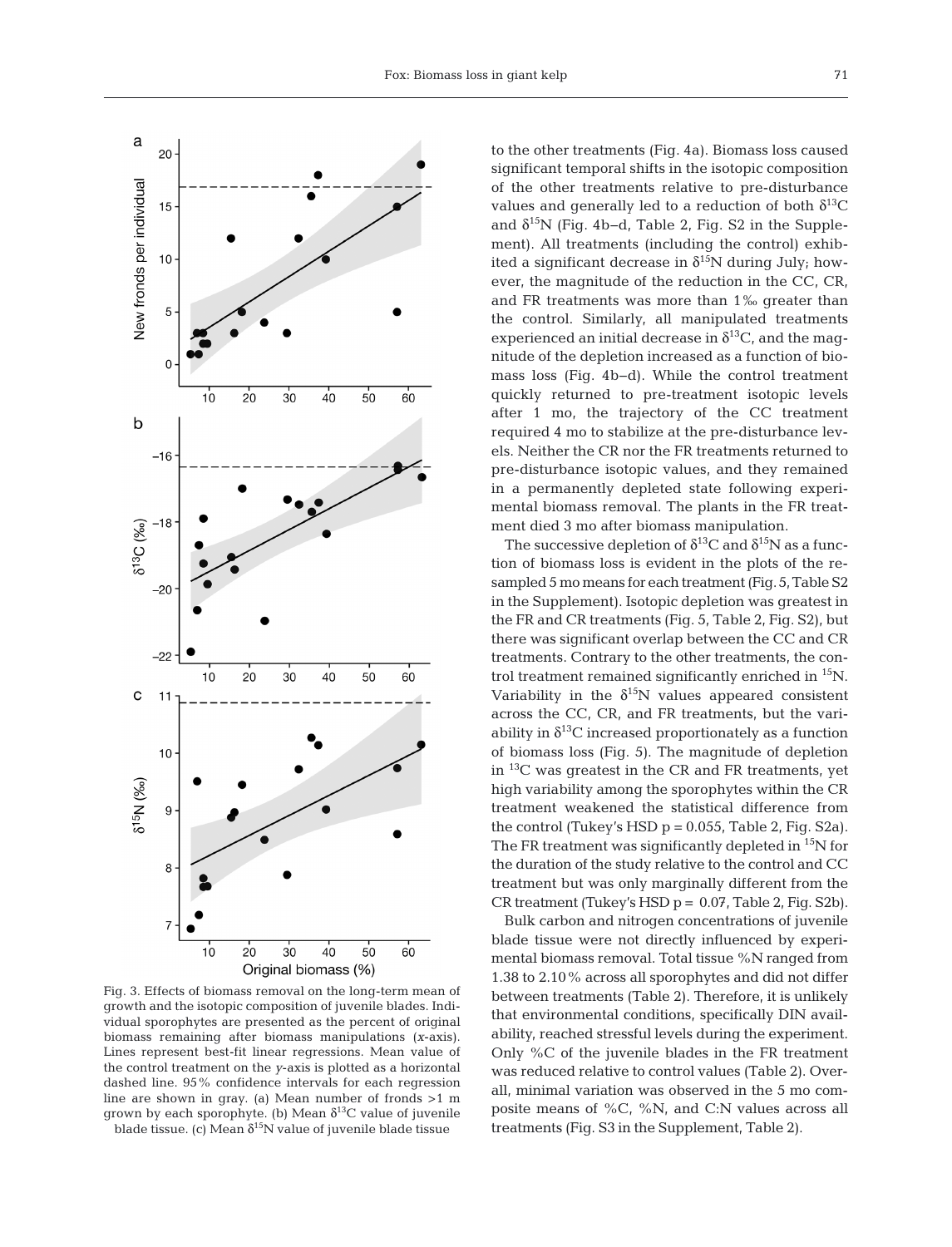

Fig. 4. Temporal trajectories of the mean isotopic ratios of juvenile blades for each treatment. Each data point is numbered with the corresponding month of the experiment: 0 = before manipulation (June 2011); 5 = end of experiment (November 2011). Circle represents the bootstrapped 95% confidence interval of the isotopic ratios of all 24 experimental sporophytes prior to the start of the experiment (June). These data were combined and resampled 10 000 times to more accurately represent the possible variability of juvenile blade tissue within the experimental population at that time. Any data point that falls beyond the boarder of the circle can be considered to be significantly different from the isotopic composition in June at the p < 0.05 level. Each panel depicts the temporal changes of the isotopic composition of an average juvenile blade over the course of the experiment for each treatment. (a) Control; (b) cut control; (c) canopy removal; (d) full removal. Image in each graph depicts the extent and location of biomass removal associated with that treatment. Error bars are ±1 SE

# **DISCUSSION**

The results of this study demonstrate that biomass loss can constrain the growth of new fronds in *Macrocystis* and may thus limit recovery potential. Moderate levels of biomass loss did not stimulate regrowth, unlike some terrestrial grasses (Hilbert et al. 1981). Instead, growth appeared to be directly proportional to the amount of biomass that remained on a sporophyte following a physical disturbance. The importance of near-surface biomass to the observed shifts in the isotopic composition of juvenile blade tissues indicates that the translocation of carbon and nitrogen to juvenile fronds is critical for regrowth in *Macrocystis.*

Experimental removal of biomass in the CR and FR treatments severely limited regrowth in *Macrocystis* sporophytes. The loss of surface canopy biomass did not result in sporophyte mortality but significantly reduced frond initiation rates relative to the control treatment. Only slight differences in frond initiation were observed between the CC and



Fig. 5. Total variation of the isotopic composition of juvenile blades within each treatment expressed relative to the 5 mo mean centroid. Solid black line around each filled ellipse denotes the 95% confidence interval around the centroid of the 5 mo means for all individual sporophytes within a treatment. Thus, these circles represent the most likely mean isotopic composition of juvenile blade tissue for a sporophyte that has experienced a particular degree of biomass loss. Data for each treatment were resampled 10 000 times. Dashed line: most extreme values in both dimensions generated through resampling. Solid black ellipse and associated 95% confidence interval: centroid of means from all 24 experimental sporophytes prior to biomass manipulation at the beginning of the experiment. Non-overlapping shaded ellipses can be considered significantly different at the p < 0.05 level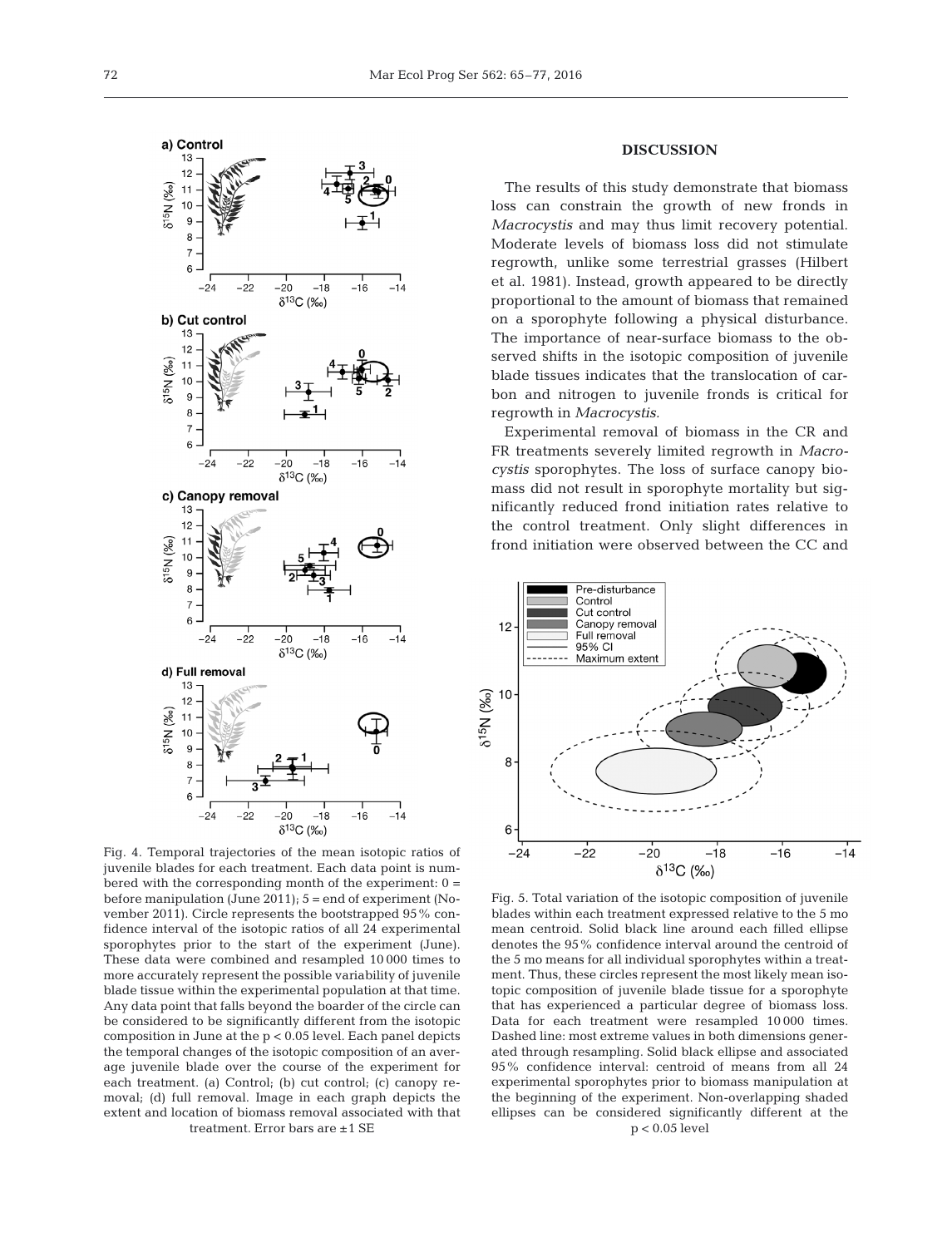Table 2. Analysis of variance (ANOVA) outputs testing for variations in tissue chemistry in juvenile blades. The 5 mo composite mean for each parameter was examined using a 1-way, fixed-factor ANOVA. Significant pairwise comparisons (bold, p < 0.05) are shown with the use of |. Treatments on the same side of the | are not significantly different, as are comparisons not shown. Control:  $C_i$  cut control:  $CC_j$  canopy removal: CR; full removal: FR

| Variable        | Factor             | df      | МS            | F     | p          | Pairwise comparisons |
|-----------------|--------------------|---------|---------------|-------|------------|----------------------|
| $\delta^{13}C$  | Treatment<br>Error | 3<br>20 | 13.3<br>1.91  | 6.984 | < 0.01     | C CC LFR             |
| $\delta^{15}$ N | Treatment<br>Error | 3<br>20 | 10.04<br>0.53 | 19    | ${<}0.001$ | CICC CR FR, CC I FR  |
| % $C$           | Treatment<br>Error | 3<br>20 | 7.338<br>1.16 | 6.31  | < 0.01     | C I FR               |
| $\%N$           | Treatment<br>Error | 3<br>20 | 0.06<br>0.03  | 2.17  | 0.12       |                      |
| C: N            | Treatment<br>Error | 3<br>20 | 0.98<br>1.88  | 0.523 | 0.67       |                      |

CR treatments. This suggests that an overall reduction in biomass is the main driver of reduced growth rather than the loss of the surface canopy. The differences observed between treatments in this experiment indicate that a loss of biomass can restrict growth, but more work is needed to examine the importance of canopy biomass relative to biomass in the upper water column.

Frond initials represent the growth potential of an individual sporophyte and are the primary mechanism for regrowth following biomass loss in *Macrocystis,* yet little is known about the mechanisms of frond initial growth. Some *Macrocystis* tissues, particularly embryonic and juvenile sporophytes (Dean & Jacobsen 1984, Kinlan et al. 2003), can exist in a state of arrested development prior to the onset of favorable environmental conditions. The maintenance of tissues in this state is not energetically costly; thus, the metabolic cost of maintaining a standing stock of frond initials is likely low and not strongly influenced by biomass loss. However, the number of initials that grew into juvenile fronds decreased with increasing biomass loss. This suggests the energetic requirements of growing a frond initial into a juvenile frond cannot be met without resources supplied by the canopy biomass, particularly during times of the year when light levels are limiting. The physiological trade-offs between the initiation of a new meristem and the growth of a new frond initial to replace it have not been studied but are likely critical determinants of the ability of *Macrocystis* sporophytes to recover following biomass loss.

Stable isotope analysis provides an indirect measurement of carbon and nitrogen translocation to actively growing tissue in kelps. The enriched  $\delta^{13}$ C values of the juvenile fronds in all treatments relative to the control are consistent with the biomassdependent enrichment of frond initial  $\delta^{13}C$  that has been observed in *Macrocystis* (Fox 2013). Additionally, the consistent positive relationships between frond initiation and  $\delta^{13}$ C as a function of sporophyte biomass suggest that increased  $\delta^{13}$ C values are associated with increased growth (Carvalho et al. 2009). Therefore, enriched  $\delta^{13}$ C signatures in juvenile fronds may represent a

direct link between surface and subsurface biomass and serve as a reliable proxy for carbohydrate translocation. Less is understood about nitrogen translocation in kelps, but the temporal differences and relationship to sporophyte biomass observed with  $\delta^{15}N$  suggests that stable isotopes may be a reliable proxy for nitrogen translocation.

The isotopic composition of macroalgal tissue can be influenced by numerous physiological (Farquhar et al. 1989, Raven et al. 2002) and environmental factors (Foley & Koch 2010, Dethier et al. 2013), which makes interpretation of fine-scale variability challenging. Perhaps the most important driver of the  $\delta^{13}$ C ratios of marine macrophytes is the available dissolved inorganic carbon (DIC) pool and the primary carbon species  $(CO_2$  vs.  $HCO_3^-$ ) used in photosynthesis (Smith & Epstine 1971, O'Leary 1988). Sporophytes with surface biomass could have accessed atmospheric  $CO<sub>2</sub>$ , but that would have resulted in a depletion of  $\delta^{13}$ C (Raven et al. 2002), the opposite of what was seen in this experiment. The patterns of  $\delta^{13}$ C values observed in this study were not likely driven by changes in the available DIC pool, as all treatments were homogenously distributed across a small area within the same kelp bed and experienced comparable flow at all depths. Increased water flow has been shown to decrease the  $\delta^{13}$ C of marcoalgal tissue (France & Holmquist 1997), which could explain the decrease in  $\delta^{13}$ C of the FR treatment. Increased flow due to the removal of adult fronds could have reduced the boundary layers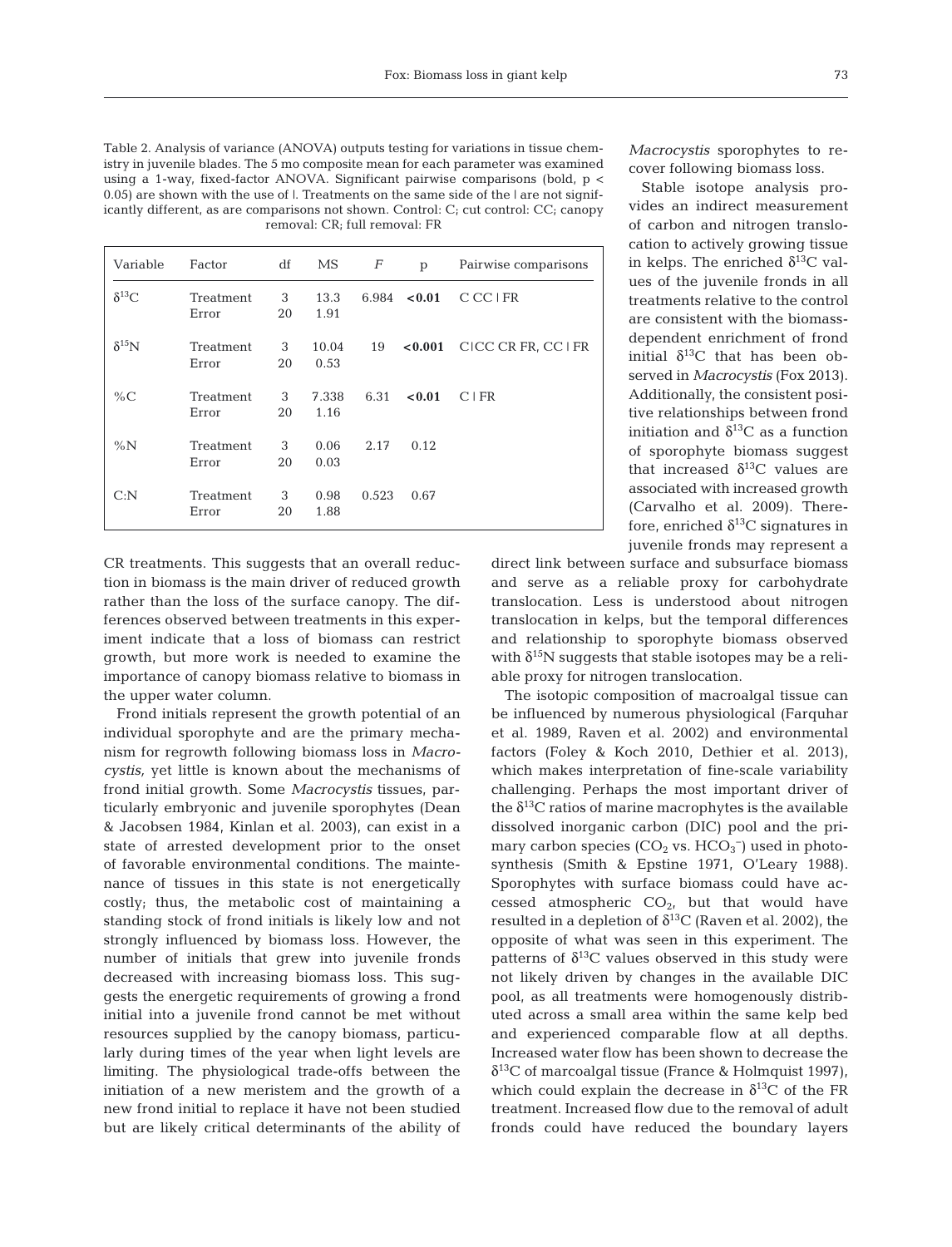around the juvenile fronds of this treatment. Flow around the CC and CR treatments was likely similar, however, yet these treatments exhibited temporal differences in  $\delta^{13}$ C. Additionally, increased water flow can increase nitrogen uptake in *Macrocystis* (Hepburn et al. 2007), and there was no difference observed in %N across all treatments. This suggests that biomass may influence the isotopic shifts in juvenile blade tissues more than small-scale flow dynamics at this location.

The increased light availability and reduced selfshading associated with the removal of canopy biomass may have been insufficient to support growth in the CR and FR treatments due to a metabolic deficit in the juvenile fronds that may have been exacerbated by the absence of translocated resources from the canopy (Lobban 1978b, Wheeler & North 1980). It is important to note that the experimental removal of biomass was conducted during a time of peak canopy biomass at the study site (Reed & Foster 1984). Thus, it is possible that the growth rates observed during this experiment are not representative of regrowth that may occur in early spring. Large physical disturbances typically occur in winter along central and northern California, and rapid growth of fronds and juvenile sporophytes is commonly observed in spring, when light levels are higher under a reduced canopy (Dean & Jacobsen 1984, Graham et al. 1997, Stewart et al. 2009). As such, the observed mortality of the FR treatment and reduced growth of the CR treatment may be due more to the time of year than by the loss of biomass itself. Indeed, the canopy biomass of central California kelp forests is almost completely removed in the winter yet typically recovers by the summer and early fall (Reed & Foster 1984, Bell et al. 2015). This suggests that, while physical disturbance can dramatically impact growth rates, the increased light availability under a substantially reduced canopy can be sufficient to overcome the resource deficit in juvenile fronds at the end of winter.

Light availability and photosynthetic rates also in fluence the  $\delta^{13}$ C ratio of autotrophic tissues (O'Leary 1988, Farquhar et al. 1989, Raven et al. 2002). Elevated light levels have been shown to increase the  $\delta^{13}$ C ratio algae through the increased uptake of  $HCO<sub>3</sub><sup>-</sup>$  to support the carbon requirements of high photosynthetic rates (Kübler & Raven 1995). Conversely, under light-limiting conditions macroalgae cannot meet the energetic costs of  $HCO_3^-$  uptake and defer to passive uptake of  $CO<sub>2</sub>$ , which ultimately reduces  $δ<sup>13</sup>C$  values (Wiencke & Fischer 1990, Hepburn et al. 2011). The seasonal light limitation caused by the dense surface canopy during this study likely

limited all juvenile fronds. The reduction of selfshading by the removal of the canopy in the CR and FR treatments could have reduced the light limitation on these treatments relative to the C and CC treatments. Therefore, in the absence of translocation, juvenile fronds should have exhibited the most reduced  $\delta^{13}$ C values in the C and CC treatments. The biomass-dependent enrichment of  $\delta^{13}$ C observed across all treatments, however, is contrary to this expectation. Thus, the patterns of isotopic enrichment observed in this experiment were more strongly driven by processes other than light limitation and can be considered strong evidence of carbohydrate translocation from surface biomass.

Nitrogen isotopic ratios of macroalgae closely track differences in the available dissolved inorganic nitrogen pool and therefore may reflect changes in nutrient availability (Lapointe 1997, Cohen & Fong 2005). *Macrocystis* tissue nitrogen content typically lags environmental conditions by 1 mo (Zimmerman & Kremer 1986) and can have lower  $\delta^{15}$ N values during times of high ambient DIN concentrations (Foley & Koch 2010). The observed declines in  $\delta^{15}N$ across all treatments in July may therefore be partially driven by the selective uptake of  $14N$  under nutrient replete conditions (Foley & Koch 2010), but there were no consistent patterns between ambient DIN and  $\delta^{15}N$  across treatments during the other months of the experiment.

All juvenile fronds sampled during this experiment were collected from near the bottom, at the depth with the highest DIN concentration observed throughout the study. Therefore, in the absence of other nitrogen sources, these fronds should have exhibited  $\delta^{15}$ N values similar to the ambient signature of upwelled water in the Monterey Bay region, which is approximately 7.8‰ (Altabet et al. 1999, Foley & Koch 2010). The mean  $\delta^{15}N$  value of the FR treatment was exactly 7.8‰, while the mean values of the other treatments ranged from 8.9 to 10.9‰ in order of increasing biomass. This biomass-dependent enrichment of  $\delta^{15}N$  may represent increased translocation of nitrogen from surface waters. The high canopy biomass of the kelp forest at the time of the study could have drawn down the surface nitrogen pool, which may have enriched the  $\delta^{15}N$  signature of canopy blades. The translocation of this enriched  $\delta^{15}$ N nitrogen to juvenile fronds may explain the enrichment of juvenile fronds in the C, CC, and CR treatment above the background level of 7.8‰. Translocation of nitrogen from surface blades to juvenile blades may be the primary direction of export, as labeled  $^{15}N$  export from the surface blades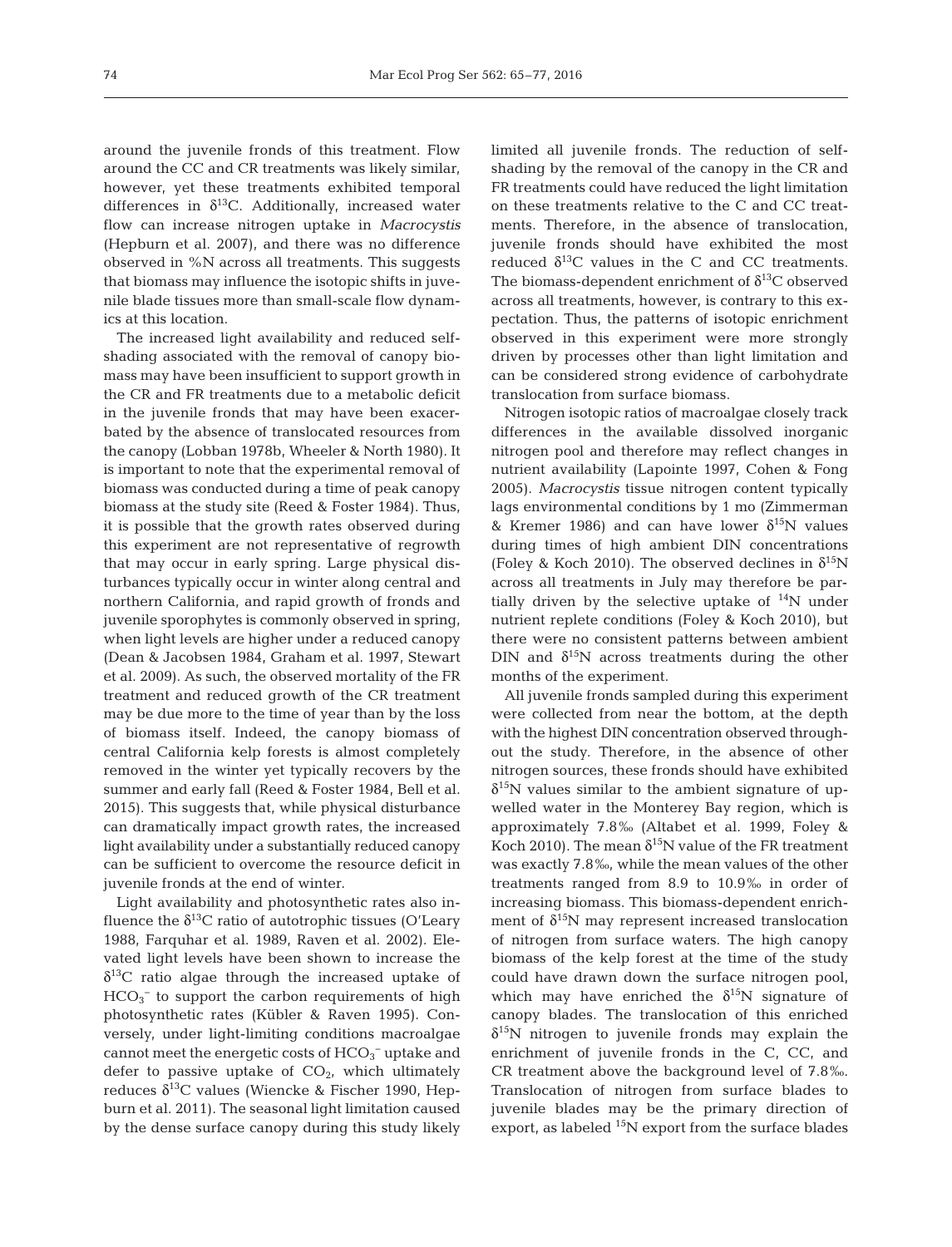of *Macrocystis* was found to only be in the direction of the holdfast and juvenile fronds (Hepburn et al. 2012). To accurately address possible links between ambient or depth-specific DIN concentration and patterns in  $\delta^{15}N$ , future studies should be conducted over longer time scales and across seasons of greater DIN variability. However, the consistent relationships between the enrichment of  $\delta^{13}$ C and  $\delta^{15}$ N suggest that enriched isotopic ratios in regions of new growth may be indicative of carbon and nitrogen exported from surface biomass.

## **CONCLUSIONS**

*Macrocystis* is unique among kelps in that it has a highly differentiated morphology and numerous active meristems that span multiple biophysical environments. The results of this study show that the experimental removal of biomass directly reduced the growth rates of *Macrocystis* sporophytes in a central California kelp forest by reducing the trans location of carbon and nitrogen to juvenile fronds. Similarities to physiological mechanisms in vascular plants have long been observed in *Macrocystis* (Parker 1963, Wheeler 1980), and more recently this cross-systems approach has helped to shed light on important mechanisms regulating biomass dynamics in this species, such as progressive senescence (Rodriguez et al. 2013). This study confirms stable isotope ratios can reliably track resource translocation in macroalgae and may be influenced by physiological mechanisms similar to those of vascular plants (Werner & Gessler 2011). Further inquiry into physiological mechanisms analogous to vascular autotrophs, such as the rate at which juvenile fronds shift from resource sink to source (Keel & Schädel 2010), are likely to provide important information on the internal regulation of biomass dynamics within kelp-dominated systems. Given the strong relationship between isotopic composition of juvenile blades and biomass loss observed in this study, stable isotopes ratios can provide physiological insights that scale with largescale patterns of *Macrocystis* biomass dynamics in wave-dominated systems.

*Acknowledgements.* Thank you to the anonymous reviewers of this manuscript for insightful comments and discussion. Mike Graham, Scott Hamilton, and Maggie Johnson provided helpful comments on an earlier version of this manuscript. A special thank you to Arley Muth and Jasmine Ruvalcaba for their invaluable field assistance. This study

was funded by a National Science Foundation Grant to Dr. Michael H. Graham at Moss Landing Marine Laboratories OCE-0752523, and the author was supported with funding from a NOAA Dr. Nancy Foster Scholarship. Adi Khen graciously provided the drawing in Figs. 1 & 4.

#### LITERATURE CITED

- [Altabet MA, Pilskaln C, Thunell R, Pride C, Sigman D,](https://doi.org/10.1016/S0967-0637(98)00084-3) Chavez F, Francois R (1999) The nitrogen isotope bio geochemistry of sinking particles from the margin of the eastern North Pacific. Deep-Sea Res I 46:655-679
- [Bell TW, Cavanaugh KC, Reed DC, Siegel DA \(2015\) Geo](https://doi.org/10.1111/jbi.12550)graphical variability in the controls of giant kelp biomass dynamics. J Biogeogr 42: 2010−2021
- [Bolton JJ \(2010\) The biogeography of kelps \(Laminariales,](https://doi.org/10.1007/s10152-010-0211-6) Phaeophyceae): a global analysis with new insights from recent advances in molecular phylogenetics. Helgol Mar Res 64: 263−279
- [Carvalho M, Hayashizaki KI, Ogawa H \(2009\) Carbon stable](https://doi.org/10.3354/meps07948) isotope discrimination: a possible growth index for the kelp *Undaria pinnatifida.* Mar Ecol Prog Ser 381:71-82
- [Chapman ARO, Craigie JS \(1977\) Seasonal growth in](https://doi.org/10.1007/BF00390875) *Laminaria longicruris*: relations with dissolved inorganic nutrients and internal reserves of nitrogen. Mar Biol 40: 197−205
- [Cohen RA, Fong P \(2005\) Experimental evidence supports](https://doi.org/10.1111/j.1529-8817.2005.04022.x) the use of  $\delta^{15}N$  content of the opportunistic green macroalga *Enteromorpha Intestinalis* (Chlorophyta) to determine nitrogen sources to estuaries. J Phycol 41:287−293
- [Dayton PK \(1985\) Ecology of kelp communities. Annu Rev](https://doi.org/10.1146/annurev.es.16.110185.001243) Ecol Syst 16: 215−245
- [Dayton PK, Currie V, Gerrodette T, Keller BD, Rosenthal R,](https://doi.org/10.2307/1942498) Tresca DV (1984) Patch dynamics and stability of some California kelp communities. Ecol Monogr 54:253-289
- [Dayton PK, Tegner MJ, Edwards PB, Riser KL \(1999\) Tempo](https://doi.org/10.1890/0012-9615(1999)069%5b0219%3ATASSOK%5d2.0.CO%3B2)ral and spatial scales of kelp demography: the role of oceanographic climate. Ecol Monogr 69:219-250
- [Dean T, Jacobsen F \(1984\) Growth of juvenile](https://doi.org/10.1007/BF00397463) *Macrocystis pyrifera* (Laminariales) in relation to environmental factors. Mar Biol 83: 301−311
- [Dethier MN, Sosik E, Galloway AWE, Duggins DO, Simen](https://doi.org/10.3354/meps10310)stad CA (2013) Addressing assumptions: Variation in stable isotopes and fatty acids of marine macrophytes can confound conclusions of food web studies. Mar Ecol Prog Ser 478: 1−14
- [Dunton KH \(1985\) Growth of dark-exposed](https://doi.org/10.1016/0022-0981(85)90057-7) *Laminaria saccharina* (L.) Lamour and *Laminaria solidungula* J. Ag. (Laminariales:Phaeophyta) in the Alaskan Beaufort Sea. J Exp Mar Biol Ecol 94: 181−189
- Estes JA, Palmisano JF (1974) Sea otters: their role in structuring nearshore communities. Science 185:1058-1060
- [Farquhar GD, Ehleringer JR, Hubick KT \(1989\) Carbon iso](https://doi.org/10.1146/annurev.pp.40.060189.002443)tope discrimination and photosynthesis. Annu Rev Plant Physiol Plant Mol Biol 40:503-537
- [Foley MM, Koch PL \(2010\) Correlation between allochtho](https://doi.org/10.3354/meps08600)nous subsidy input and isotopic variability in the giant kelp *Macrocystis pyrifera* in central California, USA. Mar Ecol Prog Ser 409:41-50
- Foster MS, Schiel DR (1985) The ecology of giant kelp forests in California: a community profile. US Fish Wildl Ser Biol Rep 85 (7.2)
- [Foster MS, Schiel DR \(2010\) Loss of predators and the col](https://doi.org/10.1016/j.jembe.2010.07.002)lapse of southern California kelp forests (?): alternatives,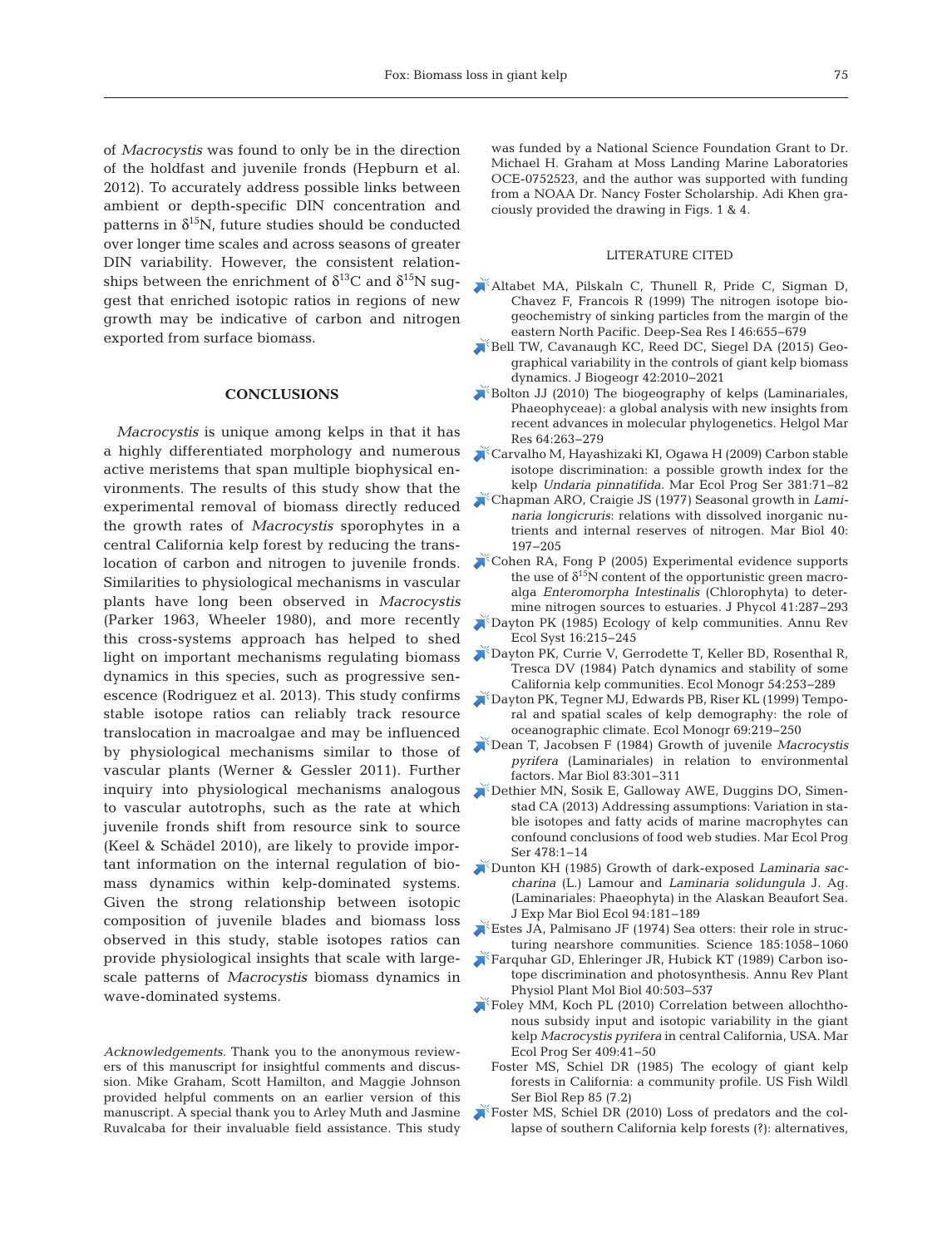explanations and generalizations. J Exp Mar Biol Ecol 393: 59−70

- [Foster MS, Edwards MS, Reed DC, Schiel DR, Zimmerman](https://doi.org/10.1126/science.313.5794.1737c) RC (2006) Top-down vs. bottom-up effects in kelp forests. Science 313: 1737−1739
- $\lambda^*$  [Fox MD \(2013\) Resource translocation drives](http://www.ncbi.nlm.nih.gov/entrez/query.fcgi?cmd=Retrieve&db=PubMed&list_uids=27007306&dopt=Abstract)  $\delta^{13}$ C fractionation during recovery from disturbance in giant kelp, *Macrocystis pyrifera.* J Phycol 49:811-815
- [France RL, Holmquist JG \(1997\) Delta13C variability of](https://doi.org/10.3354/meps149305) macroalgae: effects of water motion via baffling by seagrasses and mangroves. Mar Ecol Prog Ser 149: 305−308
- [Gerard VA \(1982\) Growth and utilization of internal nitro](https://doi.org/10.1007/BF00397251)gen reserves by the giant kelp *Macrocystis pyrifera* in a low-nitrogen environment. Mar Biol 66: 27−35
- [Gessler A, Brandes E, Buchmann N, Helle G, Rennenberg](https://doi.org/10.1111/j.1365-3040.2009.01957.x) H, Barnard RL (2009) Tracing carbon and oxygen isotope signals from newly assimilated sugars in the leaves to the tree-ring archive. Plant Cell Environ 32: 780−795
- [Graham MH \(2004\) Effects of local deforestation on the](https://doi.org/10.1007/s10021-003-0245-6) diversity and structure of southern California giant kelp forest food webs. Ecosystems 7: 341−357
- [Graham MH, Harrold C, Lisin S, Light K, Watanabe JM,](https://doi.org/10.3354/meps148269) Foster MS (1997) Population dynamics of giant kelp *Macrocystis pyrifera* along a wave exposure gradient. Mar Ecol Prog Ser 148:269-279
	- Graham MH, Halpern BS, Carr MH (2008) Diversity and dynamics of California subtidal kelp forests. In: Branch GM, McClanahan TM (eds) Food webs and the dynamics of marine benthic ecosystems. Oxford University Press, New York, NY, p 103−134
- [Halpern BS, Cottenie K, Broitman BR \(2006\) Strong top-down](https://doi.org/10.1126/science.1128613) control in southern California kelp forest ecosystems. Science 312: 1230−1232
- [Hepburn CD, Holborow JD, Wing SR, Frew RD, Hurd CL](https://doi.org/10.3354/meps339099) (2007) Exposure to waves enhances the growth rate and nitrogen status of the giant kelp *Macrocystis pyrifera.* Mar Ecol Prog Ser 339:99-108
- [Hepburn CD, Pritchard DW, Cornwall CE, McLeod RJ,](https://doi.org/10.1111/j.1365-2486.2011.02411.x) Beardall J, Raven JA, Hurd CL (2011) Diversity of carbon use strategies in a kelp forest community: implications for a high CO<sub>2</sub> ocean. Glob Change Biol 17:2488-2497
- $\mathbb{Z}$  [Hepburn CD, Frew RD, Hurd CL \(2012\) Uptake and trans](https://doi.org/10.3354/ab00382)port of nitrogen derived from sessile epifauna in the giant kelp *Macrocystis pyrifera.* Aquat Biol 14: 121−128
- [Hilbert DW, Swift DM, Detling JK, Dyer MI \(1981\) Relative](https://doi.org/10.1007/BF00344645) growth rates and the grazing optimization hypothesis. Oecologia 51: 14−18
- [Jackson GA \(1977\) Nutrients and production of giant kelp,](https://doi.org/10.4319/lo.1977.22.6.0979) *Macrocystis pyrifera*, off southern California. Limnol Oceanogr 22: 979−995
- Keel SG, Schädel C  $(2010)$  Expanding leaves of mature deciduous forest trees rapidly become autotrophic. Tree Physiol 30: 1253−1259
- [Kinlan BP, Graham MH, Sala E, Dayton PK \(2003\) Arrested](https://doi.org/10.1046/j.1529-8817.2003.02087.x) development of giant kelp (*Macrocystis pyrifera,* Phaeophyceae) embryonic sporophytes:a mechanism for delayed recruitment in perennial kelps? J Phycol 39: 47−57
- [Konar B, Estes JA \(2003\) The stability of boundary regions](https://doi.org/10.1890/0012-9658(2003)084%5b0174%3ATSOBRB%5d2.0.CO%3B2) between kelp beds and deforested areas. Ecology 84: 174−185
- [Kübler JE, Raven JA \(1995\) The interaction between inor](https://doi.org/10.1111/j.0022-3646.1995.00369.x)ganic carbon acquisition and light supply in *Palmaria palmata* (Rhodophyta). J Phycol 31: 369−375
- [Lapointe BE \(1997\) Nutrient thresholds for bottom up con](https://doi.org/10.4319/lo.1997.42.5_part_2.1119)trol of macroalgal blooms on coral reefs in Jamaica and southeast Florida. Limnol Oceanogr 42: 1119−1131
- [Lobban CS \(1978a\) The growth and death of the](https://doi.org/10.2216/i0031-8884-17-2-196.1) *Macrocystis* sporophyte (Phaeophyceae, Laminariales). Phycologia 17: 196−212
- [Lobban CS \(1978b\) Translocation of](https://doi.org/10.1104/pp.61.4.585) 14C in *Macrocystis pyrifera* (giant kelp). Plant Physiol 61:585-589
- Mann KH (1973) Seaweeds: their productivity and strategy for growth. Science 182: 975−981
	- North WJ (1971) Growth of the mature giant kelp. In: North WJ (ed) The biology of giant kelp beds (*Macrocystis*) in California. Nova Hedwiga, Lehre, p 123−168
- [O'Leary MH \(1988\) Carbon isotopes in photosynthesis. Bio](https://doi.org/10.2307/1310735)science 38:328-336
- [Parker BC \(1963\) Translocation in the giant kelp](https://doi.org/10.1126/science.140.3569.891) *Macro cystis.* Science 140: 891−892
- [Parker BC \(1966\) Transolcation in](https://doi.org/10.1111/j.1529-8817.1966.tb04590.x) *Macrocystis.* III. Composition of sieve tube exudate and identification of the major <sup>14</sup>C-labeled products. J Phycol 2:38-41
	- R Core Team (2013) R: a language and environment for statistical computing. R Foundation for Statistical Computing, Vienna. www.R-project.org
- [Raven JA, Johnston AM, Kübler JE, Korb R and others](https://doi.org/10.1071/PP01201) (2002) Mechanistic interpretation of carbon isotope discrimination by marine macroalgae and seagrasses. Funct Plant Biol 29:355-378
	- Reed DC, Brzezinski MA (2009) Kelp forests. In: Laffoley DG, Grimsditch GE (eds) The management of natural coastal carbon sinks. IUCN, Gland, p 30−37
- [Reed DC, Foster MS \(1984\) The effects of canopy shadings](https://doi.org/10.2307/1938066) on algal recruitment and growth in a giant kelp forest. Ecology 65:937–948
- [Reed DC, Rassweiler A, Arkema KK \(2008\) Biomass rather](https://doi.org/10.1890/07-1106.1) than growth rate determines variation in net primary production by giant kelp. Ecology 89:2493-2505
- [Reed DC, Rassweiler A, Carr MH, Cavanaugh KC, Malone](https://doi.org/10.1890/11-0377.1) DP, Siegel DA (2011) Wave disturbance overwhelms topdown and bottom-up control of primary production in California kelp forests. Ecology 92:2108-2116
- [Rodriguez GE, Rassweiler A, Reed DC, Holbrook SJ \(2013\)](https://doi.org/10.1890/12-1340.1) The importance of progressive senescence in the biomass dynamics of giant kelp (*Macrocystis pyrifera*). Ecology 94: 1848−1858
	- Schiel DR, Foster MS (2015) The biology and ecology of giant kelp forests. University of California Press, Berkeley, CA
- $\blacktriangleright$  [Schmitz K, Lobban CS \(1976\) A survey of translocation in](https://doi.org/10.1007/BF00389281) Laminariales (Phaeophyceae). Mar Biol 36:207-216
- [Schmitz K, Srivastava L \(1979\) Long distance transport in](https://doi.org/10.1104/pp.63.6.995) *Macrocystis integrifolia*:I. Translocation of 14C-labeled assimilates. Plant Physiol 63: 995−1002
- [Seymour RJ, Tegner MJ, Dayton PK, Parnell PE \(1989\)](https://doi.org/10.1016/0272-7714(89)90018-8) Storm wave induced mortality of giant kelp, *Macrocystis pyrifera*, in southern California. Estuar Coast Shelf Sci 28: 277−292
- [Smith BN, Epstine S \(1971\) Two categories of the](https://doi.org/10.1104/pp.47.3.380)  ${}^{13}C/{}^{12}C$ ratios for higher plants. Plant Physiol 47:380-384
- [Steneck RS, Graham MH, Bourque BJ, Corbett D, Erlandson](https://doi.org/10.1017/S0376892902000322) JM, Estes JA, Tegner MJ (2002) Kelp forest ecosystems: biodiversity, stability, resiliance and future. Environ Conserv 29:436-459
- [Stewart H, Fram J, Reed D, Williams S, Brzezinski M, Mac-](https://doi.org/10.3354/meps07752)Intyre S, Gaylord B (2009) Differences in growth, morphology and tissue carbon and nitrogen of *Macrocystis*